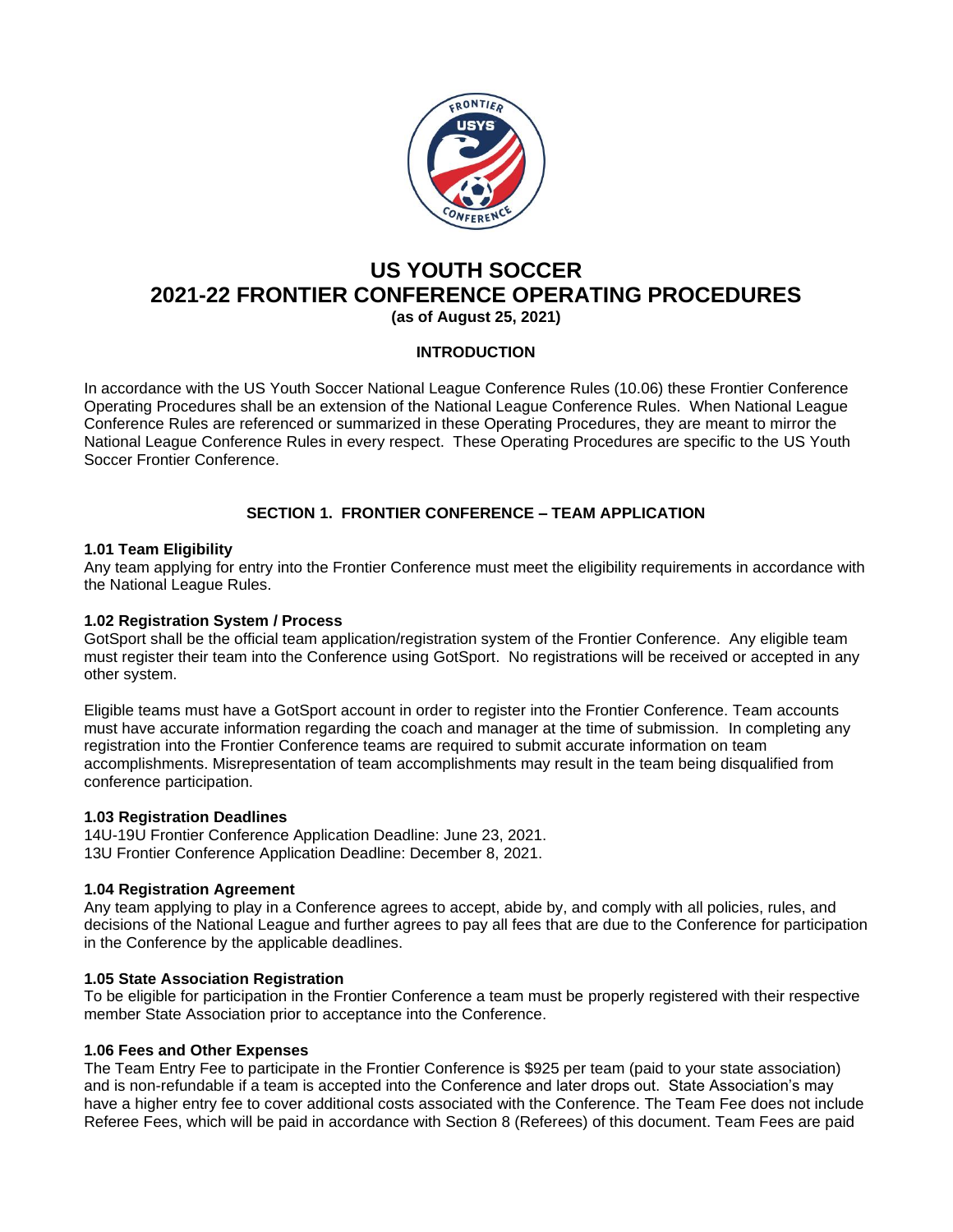to your respective State Association and are to be paid to your State Association as determined by your local State Association. The State Association pays US Youth Soccer for all teams entered in the Frontier Conference. Teams do not pay entry fees directly to US Youth Soccer.

### **1.07 National League Showcase Requirement**

Teams understand that all 15U-18U teams competing in a top tier within the USYS National League Frontier Conference during the 2021-22 season must attend a minimum of one (1) USYS National Showcase Series event to retain their position in the top tier of the 2022-23 USYS National League Frontier Conference or any other USYS National League Conference.

This National League Showcase Requirement is not applicable to teams participating in National League P.R.O. for the 2021-22 seasonal year.

## **SECTION 2. FRONTIER CONFERENCE – LEAGUE STRUCTURE AND QUALIFICATION**

### **2.01 Structure**

The 2021-22 US Youth Soccer National League Frontier Conference will include the following Boys and Girls age groups:

- 13 and Under (13U) for players born on January 1, 2009 or later
- 14 and Under (14U) for players born on January 1, 2008 or later
- 15 and Under (15U) for players born on January 1, 2007 or later
- 16 and Under (16U) for players born on January 1, 2006 or later
- 17 and Under (17U) for players born on January 1, 2005 or later
- 18 and Under (18U) for players born on January 1, 2004 or later
- 19 and Under (19/20U) for players born on January 1, 2003 or later

Within the Frontier Conference there will be a single tier of competition, Premier I, which includes up to 12 teams in each gender age group from the State Associations of Oklahoma (OK), North Texas (NTX), and South Texas (STX). Teams will play a single round-robin within each gender age group.

### **2.02 Premier I Qualification for 2022-23**

The Frontier Conference will qualify up to twelve (12) teams into Premier I for the 2021-22 Conference season using the following criteria. The Team Selection Committee shall have the final determination on the number of teams in a gender age group.

- The State Associations of North Texas and South Texas will each receive four (4) qualifying Conference slots in each 14U-19U gender age group. It is recommended these the four (4) qualifying positions per state are given to the highest ranked Frontier Conference, State League and/or State Cup teams from the 2020-21 seasonal year.
- The State Association of Oklahoma will receive two (2) qualifying Conference slots in each 14U-19U gender age group. It is recommended these two (2) qualifying positions are given to the highest ranked Frontier Conference, State League and/or State Cup team from the 2020-21 seasonal year.
- Remaining Open Slots (up to 12) will be filled at the discretion of the Conference Team Selection **Committee.**

It is expected that each State Association will publish their qualifying criteria for 2022-23 Frontier Conference slots prior to the first Conference match.

### **SECTION 3. FRONTIER CONFERENCE – TEAM ROSTERS**

### **3.01 Team Rosters**

The official Team Roster for the Frontier Conference shall be in GotSport. Teams are responsible for ensuring that their GotSport Frontier Team Roster (with regards to Primary Players) is identical to their Official State Association Roster. The GotSport roster must be accurate by 24 hours prior to a team's first match of the season. A team's State Association may impose an earlier deadline. Additions to the Team Roster, subject to the requirements of a team's State Association, must be updated in the GotSport roster no later than Friday at 12pm CT prior to a Frontier Conference weekend of play, or in the case of a weeknight match, no later than 24 hours prior to the weeknight match.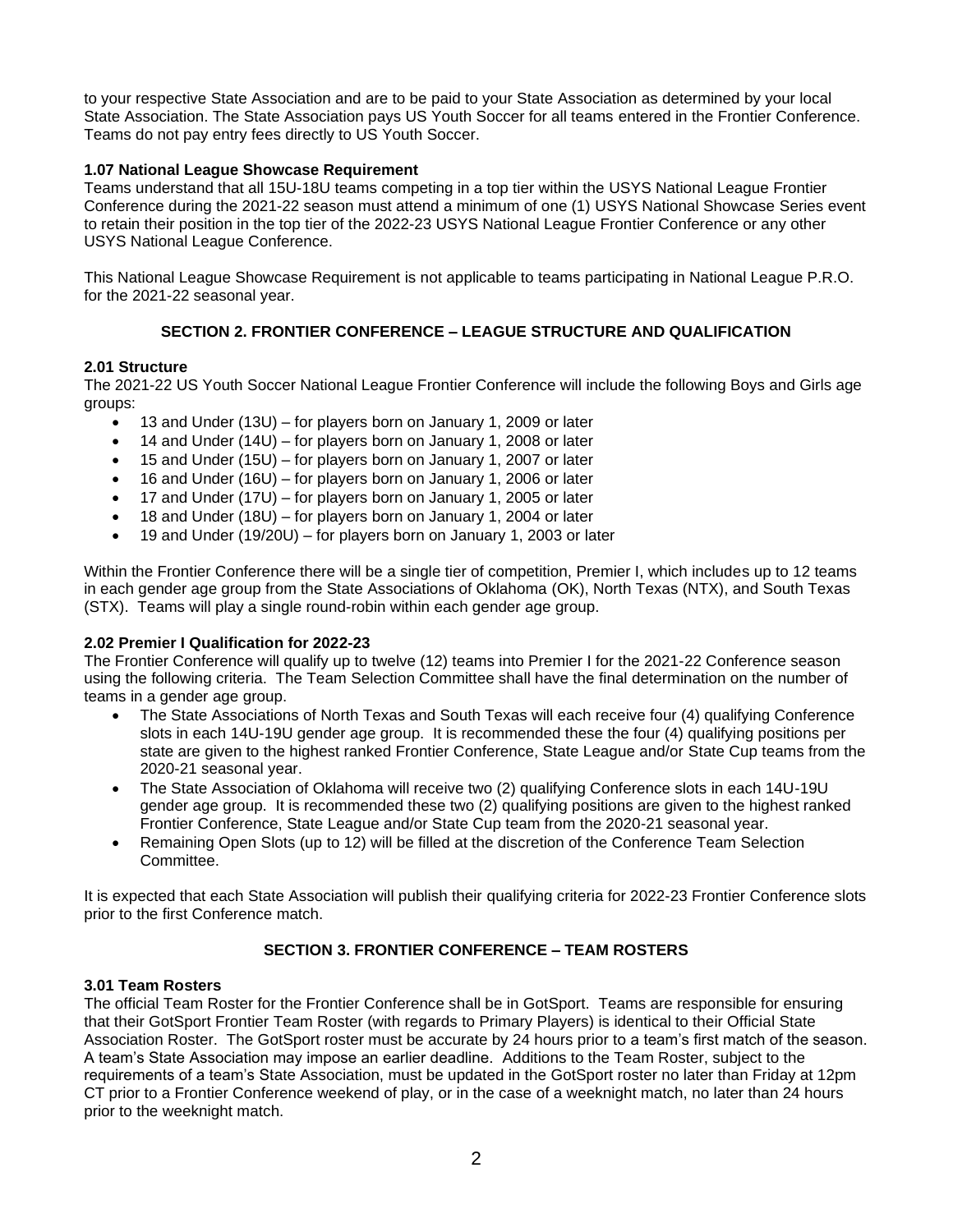Frontier Conference teams may create a Club Pass Roster in GotSport, which is the pool of Club Pass players designated for use by a specific team. Any club pass player must be added to the Club Pass Roster and Match Card no later than Friday at 12pm CT prior to a Frontier Conference weekend of play, or in the case of a weeknight match, no later than 24 hours prior to the weeknight match. Any club pass player, once added to a team's Club Pass Roster, cannot be removed until the completion of the Conference season.

Frontier Conference teams may create a Club Pass Roster in GotSport, which is the pool of Club Pass players designated for use by a specific team. Any club pass player must be added to the Club Pass Roster and Match Card no later than 24 hours prior the Conference match in which the club pass players will participate. Any club pass player, once added to a team's Club Pass Roster, cannot be removed until the completion of the Conference season.

### **3.02 Player Eligibility and Limitations**

All players must be current US Youth Soccer members and have member passes that have been approved by their respective State Association.

A player in the Frontier Conference may only play for one (1) team in the Conference Division in which their primary team is participating. For example, if a club has two (2) teams in the Frontier Conference Premier I Division, primary and club pass players may only play on one (1) of those teams during the Conference season, not both.

A player may play for only one (1) Conference team during any single day. Once a player is on the roster of a team in a Conference Division and such team has played one (1) match in Conference competition, such player may not appear on another team's roster in such Conference Division during the remainder of the Conference season.

During the Conference season, a Goalkeeper may be listed on up to two (2) Conference team match day team lineups per day from the same club, with the written consent by the Conference League Manager. A Goalkeeper may not play on more than one team in the same gender age group of a Conference Division, and is subject to the same standards as club pass players.

### **3.03 Team Match Day Line-Ups**

Up to eighteen (18) players (inclusive of both primary players and club pass players) are eligible to play in each Conference match. Eligible players must be listed on the GotSport Match Card. The GotSport Match Card will be the used as the official Team Line-Up prior to each Conference match, and the official Match Report following each Conference match. The process, timing, and verification of the Team Line-Up and Match Card must be done in accordance with Section 9 (Match Day Procedures) of this document.

Players on the team roster who are not eligible/participating in a Conference match are allowed in the team bench area but must not be in uniform.

### **3.04 Playing of Ineligible Player**

In accordance with National League Rules, a team that plays an ineligible player may be subject to disciplinary action including but not limited to: (a) forfeiture of the match; and (b) suspension of the team's coach from Conference competition. Additional disciplinary action could include (a) expulsion of the team from the Conference; and/or (b) any further action(s) as determined by the Conference League Manager.

Accusations from teams of an ineligible player must be extensively substantiated and is incumbent on the accuser to provide concrete evidence of ineligibility.

### **3.05 Player Information**

The Frontier Conference may require participating teams to provide information on players for use in promoting the Conference and/or its teams and players. Upon request, teams are required to submit information regarding personal player history, competition history, roster history, and any other information that may help promote the league, player, or team.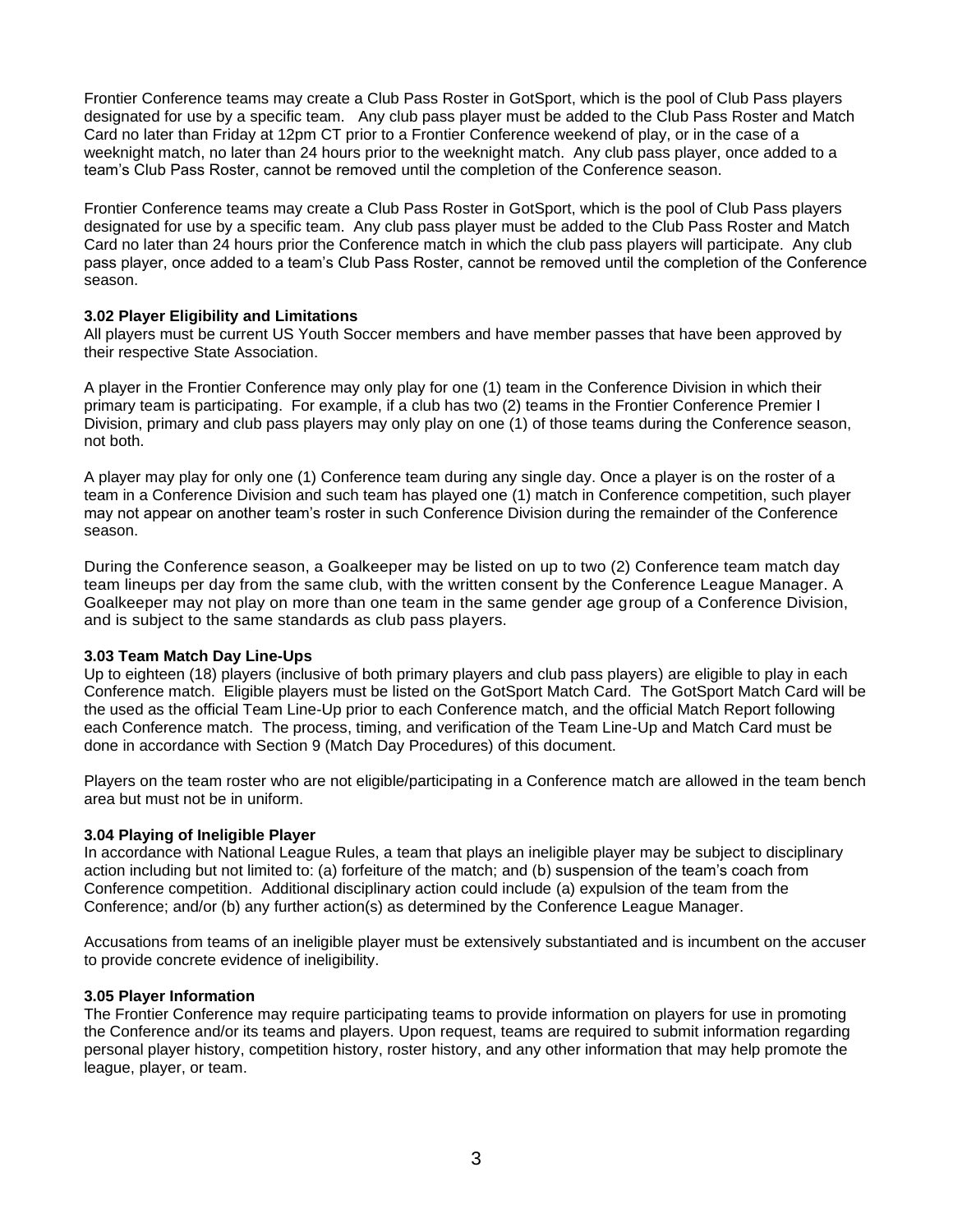### **SECTION 4. FRONTIER CONFERENCE – SCHEDULING AND MATCH MANAGEMENT**

#### **4.01 Number of Matches**

Each team will be scheduled to play a minimum of four (4) matches in a season. Most age groups in the Frontier Conference will play between seven (7) – eleven (11) Premier I matches in a single round-robin format. The final match count will be determined by the number of accepted teams in the Conference.

### **4.02 Conference Match Types**

There are two (2) types of matches within the Frontier Conference.

- a) **Inter-state matches** are those matches that involve different State Associations (i.e. STX vs NTX). The scheduling of these matches will be done solely at the discretion of the League Manager.
- b) **Intra-state matches** are those matches that involve the same State Association (i.e. STX vs STX, NTX vs NTX, OK vs OK). The scheduling of these matches will be given to the respective State Associations to schedule. Intra-state matches may or may not follow an event format.

#### **4.03 Location of Inter-state Matches**

The location of inter-state matches will be determined by League Manager, in coordination with the respective hosting State Association.

#### **4.04 Host/Travel/Hotels**

For the purpose of Frontier Conference competition, Notification to Host/Travel Forms are not required. Notification to host/travel is granted when a team's respective State Association confirms the team's application into the Conference.

The Frontier Conference requires the use of Traveling Teams, Inc. (TTI) by teams who are participating in Conference Inter-state events. All pertinent hotel information and requirements can be found on the Frontier Conference website.

#### **4.05 Inter-state Match Schedules**

The League Manager will have sole discretion in scheduling inter-state matches. The intention of the Conference is to publish the schedule approximately one (1) month prior to the first match weekend. The inter-state schedules will take into account the following situations:

- a) Head Coaches of multiple teams. Every attempt will be made to de-conflict coaches of two (2) teams within the Frontier Conference. Head coaches of three (3) or more teams cannot be guaranteed. The Head Coach of a team must be accurately listed in GotSport prior to the schedule being published in order to be considered for de-conflicting.
- b) ACT / SAT dates. Should a Conference date fall on a SAT or ACT test date, the older age groups will be scheduled as late in the day as possible (i.e. 2pm or later) so that, at a minimum, a player can take the test in the same area as the inter-state match and participate in their scheduled match.
- c) Distance of Travel. Every attempt will be made so that teams traveling a greater distance will play later on Saturday and earlier on Sunday.

#### **4.06 Intra-state Match Schedules**

The respective State Association shall coordinate and confirm most intra-state matches. The State Association may or may not schedule intra-state matches in an event format, but the intra-state schedule should be confirmed by the first match weekend. All intra-state matches for 14U-19U teams must be completed by January 1, 2022 for unless otherwise approved by the League Manager.

### **4.07 Match Schedule and Rest Periods**

It is the intent of the league to play only one (1) match per day; however, when circumstances dictate, no more than two (2) matches a day may be scheduled. Every effort will be made to provide for a minimum of three (3) hours rest between matches. Most circumstances involving teams playing two (2) matches in a day will be related to rain-out reschedules.

### **4.08 Inclement Weather and Unplayable Field Conditions Prior to Match**

The Host Complex / State Association is responsible for notifying the League Manager as soon as possible if matches on scheduled fields are unable to be played due to field closings or inclement weather. The League Manager, in consultation with the host complex, will make every effort to determine the status of inter-state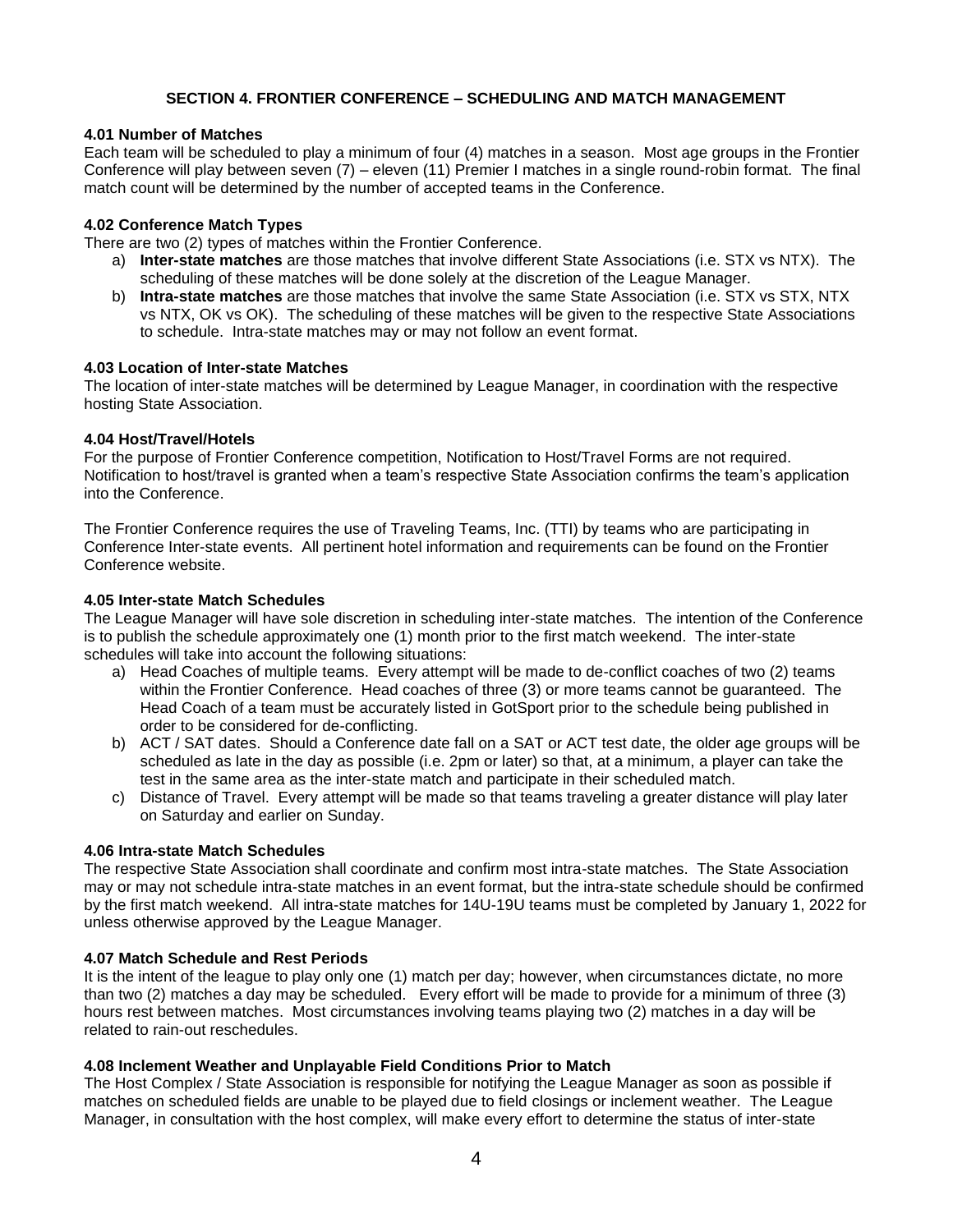matches by the Wednesday prior to the inter-state weekend of play (Saturday and Sunday). Rescheduling of inter-state matches is done in accordance with Conference Rescheduling Policy.

### **4.09 Rescheduling Policy**

Once the Frontier Conference inter-state and intra-state schedule is published it shall be considered official. Changes are permitted at the discretion of the League Manager due to transcription errors, inaccurate information provided to the Frontier Conference or other errors as determined by the League Manager. All other changes to the schedule shall be made in accordance with the below parameters. Any reschedule situation not included here-in will be determined at the sole discretion of the League Manager.

- (a) Should a team have a conflict with a National League P.R.O. event (national tier), their conflicting Frontier Conference match will be rescheduled by the League Manager.
- (b) Should the hosting complex change fields numbers or field availability prior to an inter-state event weekend, the League Manager will update the schedule as necessary. Every attempt will be made to have as little impact on the schedule as possible, however, some match start times may have to be updated.
- (c) Should an inter-state match or matches be cancelled due to rain or inclement weather, it shall be rescheduled on a date/time/location as determined by the League Manager. Following a rain-out, the rescheduled match shall be published no later than ten (10) days after the originally scheduled match. The rescheduled match may be scheduled as the second match on a day when both teams are at the same Conference event. Once the reschedule is published, it shall be considered official.
- (d) In situations where multiple inter-state matches are being played an event weekend, and matches are postponed during the first day of competition (i.e. Saturday), the postponed match is to be scheduled for the following day (i.e. Sunday) if possible with such determination made solely by the League Manager. The League Manager may determine to shorten match lengths of any scheduled or rescheduled match in order to play as many postponed matches as possible.
- (e) Requests to reschedule an inter-state match due to a team, player(s), or coach conflict will not be considered unless there are extraordinary circumstances as determined by the League Manager. Most reschedule requests due to travel, time preference, or player/coach availability will not be considered. In the rare case of granting a reschedule request, the requesting team will be invoiced for any nonrefundable expenses related to the scheduling of the match at its original date, time and location.
- (f) Intra-state matches that are cancelled due to rain or inclement weather will be rescheduled with the approval of the teams' respective State Association.
- (g) Intra-state matches may be rescheduled with approval by the respective State Association.

### **4.10 Referee Jurisdiction**

Once the referee has jurisdiction of a match, the match may be stopped, suspended, or terminated as provided in the "IFAB Laws of the Game."

### **4.11 Emergency Match Management Procedures**

On an emergency basis, the League Manager reserves the right to impose emergency Match Management Procedures. These procedures shall be limited to those items that are necessary, in the sole opinion of the League Manager, in order for a match to be played. Such procedures could include, but are not limited to, the following.

- (a) Shortening match lengths or half time due to inclement weather, lack of light, or other extraordinary circumstances.
- (b) Moving a match to earlier or later in a day.
- (c) Establishing additional match day(s) due to excessive rain-outs.
- (d) Approving the use of less than a 3-man referee crew or approving use of a "club" linesman.
- (e) Approving an alternate method to validate eligible players.

### **SECTION 5. FRONTIER CONFERENCE – STANDINGS**

### **5.01 Earning Points in Matches**

Points earned in the Frontier Conference will be in accordance with National League Conference Rules. The standings of teams within the Frontier Conference will be based upon the number of points earned from each match. Teams earn points as follows: 3 points for a win; 1 point for a tie; and no points for a loss.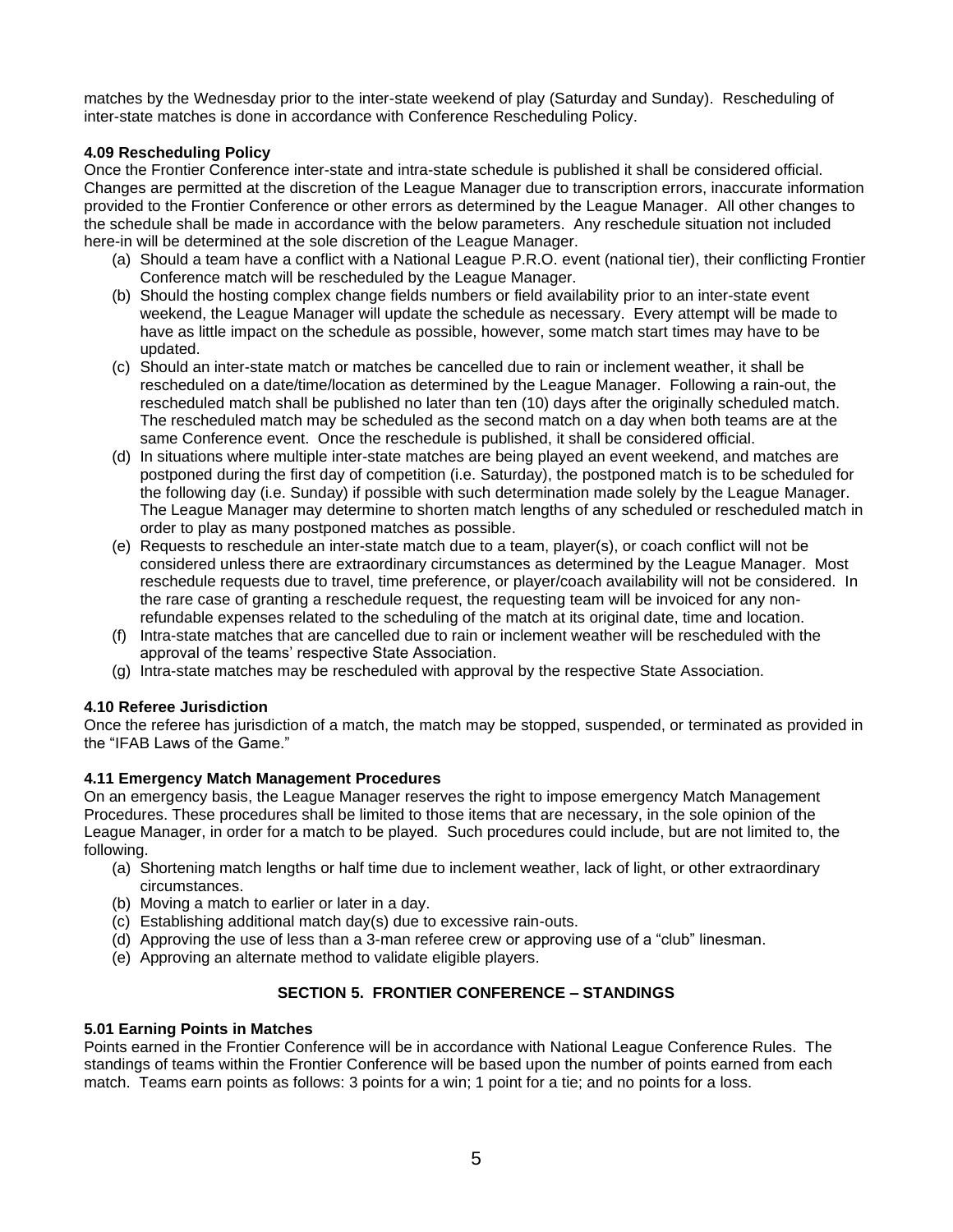### **5.02 Forfeits**

A forfeited match will be scored as a 1-0 win for the opponent. A team forfeiting any match shall be dropped from the Frontier Conference at the discretion of the League Manager following a review of the incident resulting in any Forfeits. Should a team be dropped, all scores for that team in the seasonal year schedule shall be recorded as a 1-0 win for the opponent. In addition, a team that forfeits one of more matches may be subject to further sanctioning including but not limited to a fine, become ineligible to advance to Regionals, become ineligible to advance to the National Tier of the National League, or be suspended from the National League. The League Manager of the Frontier Conference, after consultation of the NL Management Group, shall determine any additional sanctioning.

### **SECTION 6. FRONTIER CONFERENCE – NATIONAL/REGIONAL COMPETITIONS**

### **6.01 Advancement to US Youth Soccer Southern Regional Championships**

The top team in the Premier I tier of each 13U-19U gender age group in the Frontier Conference will qualify for 2022 Southern Regional Championships that same seasonal year as the Frontier Conference representative. To be eligible for advancement to the 2022 Southern Regional Championships, the qualified Frontier Conference team must have participated in their state association's State Cup competition. Should a team qualify for the Southern Regional Championships through both the Frontier Conference and State Cup competition, the team will advance to Southern Regional Championships as the Frontier Conference representative.

### **6.02 Qualification into National League P.R.O.**

The top 2 teams in each 13U-18U gender age group, by points/tiebreakers, from the Premier I tier of the Frontier Conference shall receive an automatic invitation into National League P.R.O. (National tier) the next seasonal year in the team's rising gender age group. All automatic qualifying and open slots are subject to the approval of the National League Management Group.

### **SECTION 7. FRONTIER CONFERENCE – RULES OF PLAY**

### **7.01 Applicable Rules and Laws of the Game**

Matches will be played under the applicable policies and rules of National League and US Youth Soccer. Teams are responsible for obtaining and abiding by the IFAB Laws of the Game as they govern play subject to the modifications noted in the National League Conference Rules.

### **7.02 Substitutions**

Matches in the 15U, 16U, 17U, 18U and 19U age groups will operate under the FIFA-7 players "per half" substitution system (limited substitution). Once replaced, players cannot re-enter the game during that half of play. Substitutions may be made at any stoppage of play with the approval of the referee. If a player is removed from the match and no substitute enters the match for the player (team plays short), the original player may reenter the match. Re-entry shall be at a normal substitution point (with approval of the referee) or at any point during the match if the referee signals for the player's re-entry. Matches in the 13U and 14U age groups shall have unlimited substitutions.

During a match is that is part of a Conference event using neutral Health Care Professionals (HCP) or neutral Athletic Trainer Certified (ATC) to monitor the fields, if a player is suspected of suffering a head injury, such player may be substituted for evaluation. The substitution for the evaluation of a concussion/head injury will not count towards the team's total allowed substitutions in a half. However, the team must have at least one substitution available to implement this temporary substitution.

If the player is deemed by the neutral HCP or neutral ATC to not have been diagnosed as having a possible concussion, the player may re-enter the game at any stoppage of play and must replace the original substitute. This head injury evaluation substitution will not count as a used substitution in the half. Furthermore, the temporary substitute will be able to re-enter the game in that half at a later time. If the player is not cleared to return to play by the HCP or ATC, the replacement player will no longer be considered a temporary substitute and the team will be charged a substitution.

### **7.03 Match Length**

Each Conference match length will be in accordance with National League Conference Rules. The League Manager will have discretion to shorten match lengths in cases of extraordinary circumstances.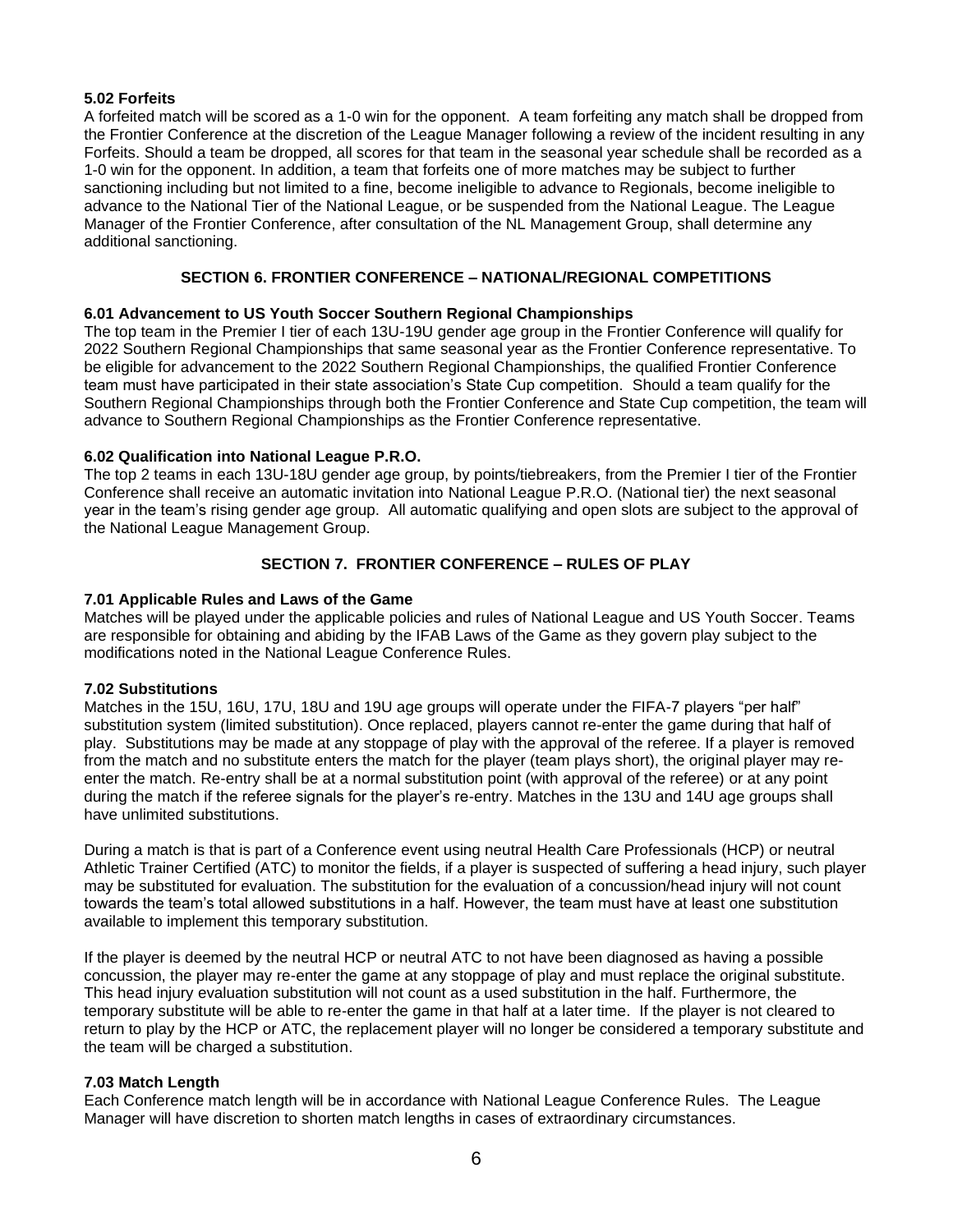### **7.04 Team Uniforms**

Team Uniforms must be in accordance with National League Conference Rules. Every team in the Frontier Conference must have two (2) sets of jerseys and socks. The expectation is for the team listed first in the schedule to wear their lighter/white colored jersey and socks, while the team listed second in the schedule to wear their darker colored jersey and socks. If, in the opinion of the Referee, a team color conflict exists, the team listed second in the schedule should change.

Every player on the field must have a unique number (from the rest of the team) affixed on the back of their jersey, with the exception of goalkeepers. Goalkeeper jersey numbers are optional, but if a number is affixed, it must be a unique number (from the rest of the team). Taped numbers will not be allowed.

US Youth Soccer, National League, or other US Youth Soccer related logos/patches are allowed on uniforms, in addition to the team name, team sponsor, or shirt manufacturer. No other patches/logos are permitted without the written approval of the League Manager.

### **7.05 Frontier Conference Protocol for Send Offs and Dismissals**

Protocols for send offs and dismissals shall be in accordance with National League Conference Rules. In the Frontier Conference, should a player be sent off from a Conference match, the designated area for the ejected player shall be the Team Bench Area and will remain there under the supervision of the player's Coach. If the sent off player cannot be controlled by the Coach, the Referee may require the removal of the player from the entire field area. If such player is removed from the field area, the Coach must designate a parent or Team Official to supervise the player away from the field area.

### **7.06 Team Coaches – Coaching Education Requirement**

Coaches of teams within the Frontier Conference should have obtained a US Soccer National D License or the United Soccer Coaches equivalent (National Diploma) level of coaching education. All coaches and team officials in the Team Bench Area must have proper credentials issued by their State Association.

### **SECTION 8. FRONTIER CONFERENCE – REFEREES**

### **8.01 Three Person System**

Matches shall be officiated in accordance with National League Rules. The League Manager may, in extreme circumstances, approve exceptions to the use of the three-person system.

### **8.02 Referee Assignor**

The hosting State Association will determine which referee assignor will assign each event hosted in their State Association boundaries. Referee assignors must be a certified US Soccer assignor. The referee assignor shall be paid by the hosting State Association, unless otherwise approved by the League Manager.

### **8.03 Payment of Referees**

Referee and Assistant Referees will be paid according to the policies of the hosting State Association. In Oklahoma and South Texas, Referees and Assistant Referees will be paid by the State Association. In North Texas, the North Texas team will pay the Referee and Assistant Referees for their game in cash prior to the start of their game. The pay rate shall be established by North Texas. Any North Texas game that begins shall serve as confirmation that the Referee and Assistant Referees were paid in full.

### **8.04 Filing of Referee Match Report**

Prior to each Conference match, each team shall present a GotSport "Match Card" to the Referee, which shall serve as the Official Team Line-Up prior to the game and the official Match Report following the completion of the game. The Referee shall select one of the Match Cards and use it to check-in the players from both teams. The selected Match Card will become the official Match Report.

Following the completion of each Conference Match, the Referee shall accurately report all scores and cards issued onto the selected Match Card (now the official Match Report). Once the scores and cards issued are written on the Match Report, it should be presented to both coaches for their signature. Each team must take a picture of the final Match Report for their own records. The Referee shall then submit the Match Report to the onsite Conference Official or referee assignor. In cases of "one off" games (typically self-schedule matches), the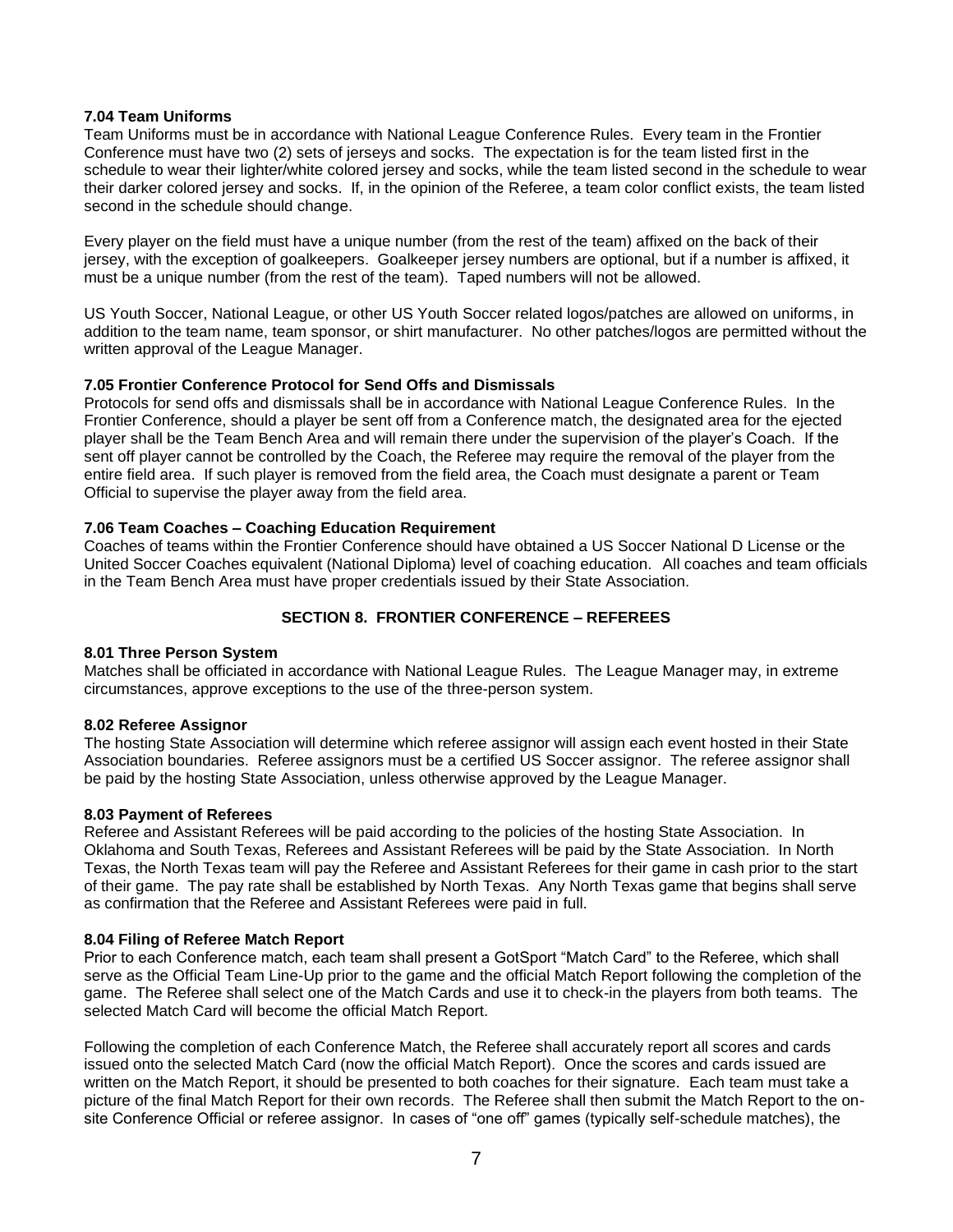Referee shall submit the Match Report to his/her referee assignor, who will in turn submit to the League Manager.

If a player is sent off for Violent Conduct, Spitting, or Abusive Language, a US Soccer Supplemental Report must be filled out and submitted to the on-site Conference Official or referee assignor with the Match Report. Additionally, a US Soccer Supplemental Report must be filled out and submitted to the on-site Conference Official or referee assignor for situations involving Referee Abuse or Referee Assault. The on-site Conference Official or referee assignor shall submit all Match Reports and US Soccer Supplemental Reports to the League Manager.

# **SECTION 9. FRONTIER CONFERENCE – MATCH DAY PROCEDURES**

#### **9.01 Match Day Procedures**

The Frontier Conference Match Day Procedures apply to all matches played in the Frontier Conference, unless otherwise instructed by the League Manager.

### **9.02 Team Line-Up**

The GotSport generated Match Card shall be the official Team Line-Up for the Frontier Conference. The Match Card for each Conference match should be printed no earlier than 24 hours prior to the scheduled start of that match. This timing will ensure the most accurate information for each Team Line-Up. The eighteen (18) eligible players (inclusive of both primary and club pass players) should be listed on the Match Card no later than Friday at 12pm CT prior to a Frontier Conference weekend of play, or in the case of a weeknight match, no later than 24 hours prior to the weeknight match.

### **9.03 Team Line-Up - Players**

The Match Card must include the eighteen (18) eligible players (inclusive of both primary and club pass players) a team will use in a Frontier Conference match. Should more than eighteen (18) players appear on the card, the Coach or Team Official must manually strike through the players that will not participate (prior to check-in by the referee) for a maximum of eighteen (18) eligible players.

#### **9.04 Club Pass Roster**

Any Club Pass Players must be listed on the Club Pass Roster (i.e. pool of club pass players) and Match Day Line-Up Card to be eligible to participate. A Primary or Club Pass Player may only appear on one (1) Frontier Conference Primary Roster/Club Pass Roster in a gender age group during the Conference season. The maximum Club Pass Roster for a Frontier Conference team is 30 minus the number or primary rostered players (i.e. a team with 18 rostered players has a Club Pass Roster maximum of 12).

#### **9.05 Team/Player Check-In**

Prior to the start of a Conference match, each team shall present the referee with the copy of the Match Card and their properly prepared US Youth Soccer Player Passes. Electronic Player Passes are acceptable.

The Referee shall select one of the Match Cards and check-in each team's players using both the Match Card and the US Youth Soccer Player Passes. Only a maximum of eighteen (18) players may be checked in for a Conference match. Any player not present at the time of check-in may not enter the field of play until the Referee can properly check-in the player. The League Manager may designate an on-site Conference Official to perform any required check-in.

### **9.06 Team Bench / Spectator Areas**

The teams will occupy the same side of the field. Teams are to remain on their half of the field between the halfway line and eighteen yards from their goal line. Spectators are to only occupy the opposite side of the field from the teams on the same end of the field as their team bench area. Coaches/Managers are required to maintain control of their players and their team's fans on the sideline.

### **9.07 Post-Match Protocol**

Following the conclusion of the game, the Referee shall fill out the official Match Report, which is the selected Match Card used for player check-in. The Coach or Team Official from each team is required to sign the completed Match Report prior to leaving the field area. Each team must take a picture of the Match Report for their records.